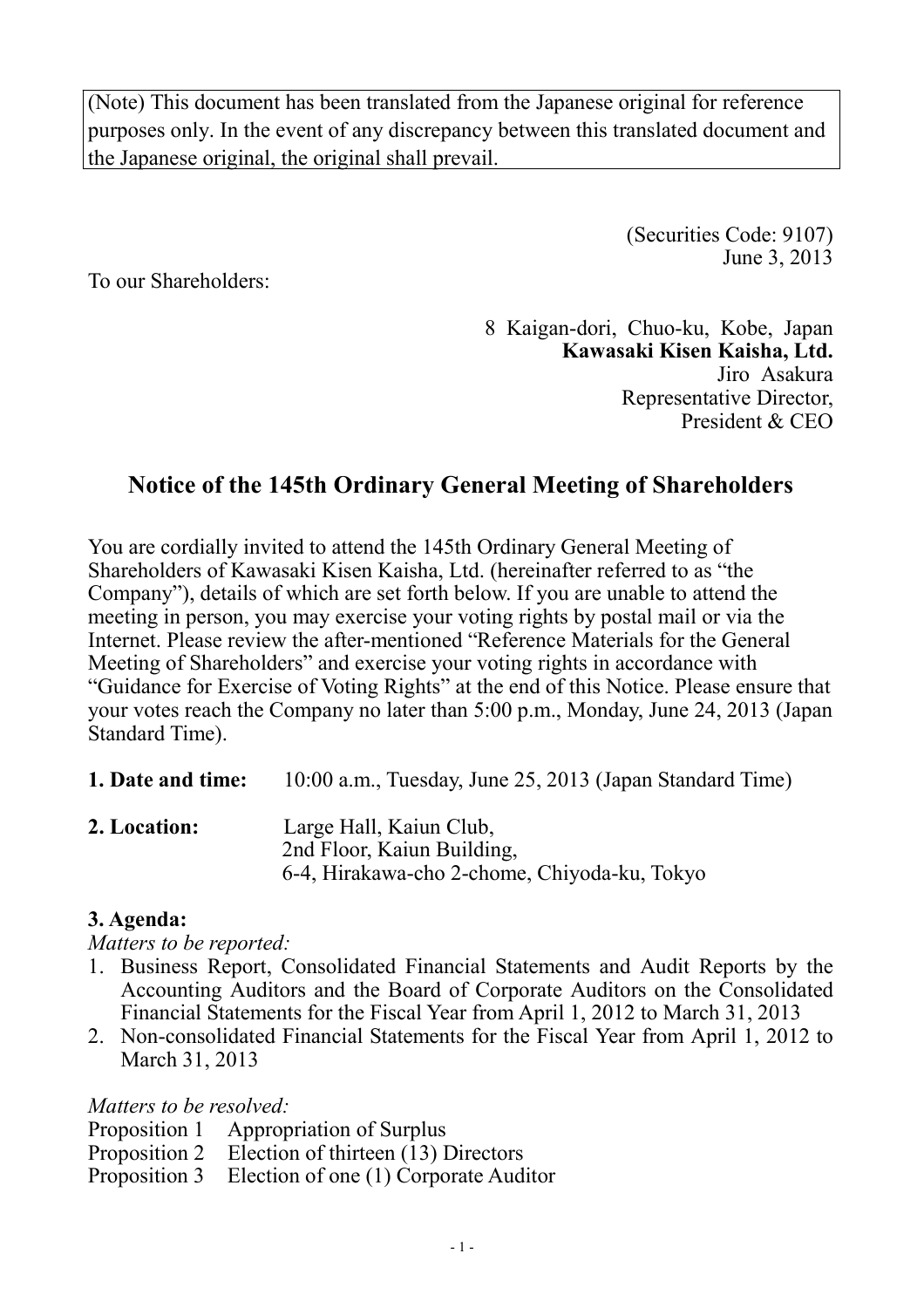This Notice and the Business Report for the 145th fiscal year have been posted on the Company's website. (With regard to the Business Report for the 145th fiscal year, only Japanese version is available.)

- Of the Business Report for the 145th fiscal year, the following items have been posted on the Company's website shown below, in accordance with the provisions of relevant laws and regulations and Article 18 of the Company's Articles of Incorporation. As a consequence, the relevant documents are not included in the Business Report for the 145th fiscal year.
	- "System to Ensure Proper Business Operations"
	- "Basic Policy on Control of Company"
	- "Notes to Consolidated Financial Statements"
	- "Notes to Non-consolidated Financial Statements"

The Business Report for the 145th fiscal year and documents above are audited by Corporate Auditors and Accounting Auditors to prepare their respective Audit Reports.

• If there are any amendments to Reference Materials for the General Meeting of Shareholders, Business Report, Consolidated Financial Statements and/or Non-consolidated Financial Statements, such amendments will be announced on the Company's website below (in Japanese only).

The Company's Website: http://www.kline.co.jp/ir/stock/meeting/index.html

<sup>-</sup> For those attending the meeting on the day, please submit the enclosed Voting Rights Exercise Form at the reception desk.

<sup>-</sup> In the event that the exercise of votes is duplicated by both the method of postal mail and the Internet, the vote received last shall be deemed valid. However, if the duplicate votes are received on the same date, the Internet vote shall be deemed valid.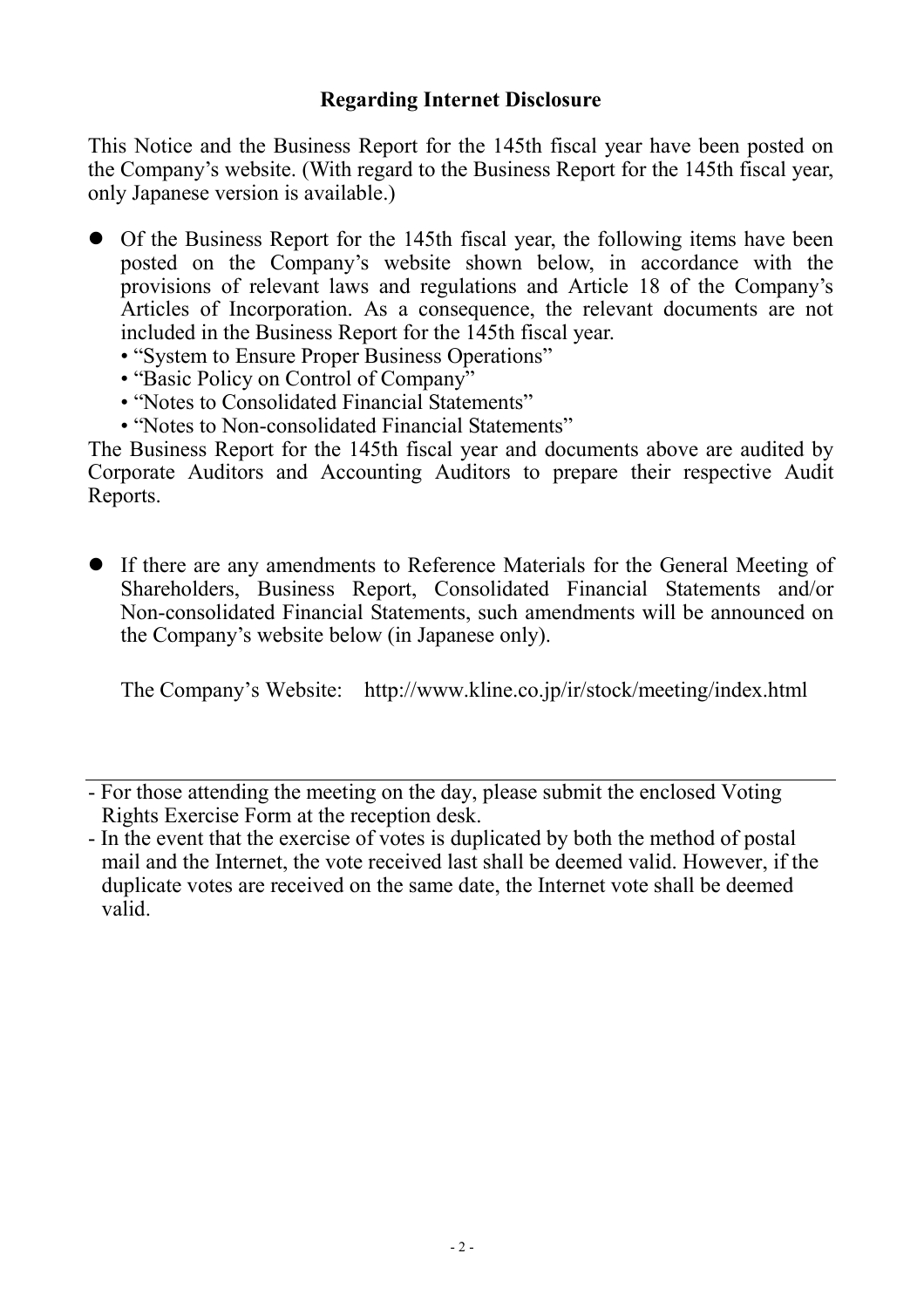# **Reference Materials for the General Meeting of Shareholders**

### **Proposition 1:** *Appropriation of Surplus*

Matters concerning year-end dividend

In consideration of such things as ensuring the maintenance of the reserves necessary for capital investment to establish sustained growth and a stable profit structure and to improve and strengthen the group's fundamentals, the Company places utmost importance on maximizing the return to shareholders. Keeping in mind a dividend payout ratio of 30% on consolidated net income for the mid-2010s, the Company makes it a policy to gradually raise the dividend payout ratio. For dividend in the current term, which is the 2012 fiscal year that ended March 31, 2013, the Company intends to carry out year-end dividend in the following manner.

(1) Type of dividend

Cash

(2) Matters regarding allotment of year-end dividend to shareholders and its amount

2.5 yen per share of common stock of the Company Total amount of 2,345,023,813 yen

(3) The date on which the dividend takes effect

June 26, 2013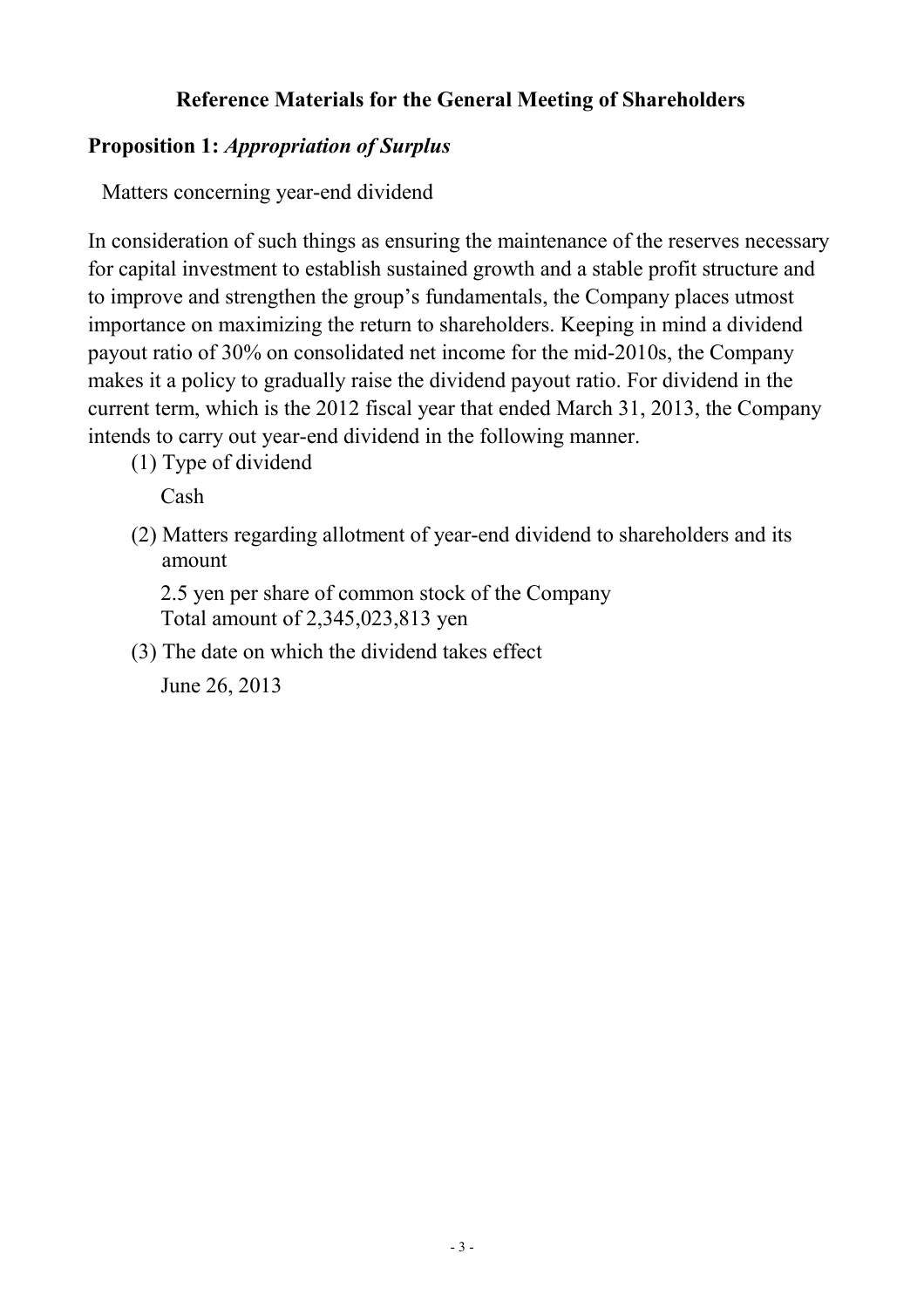# **Proposition 2:** *Election of thirteen (13) Directors*

The terms of office for all thirteen (13) Directors will expire upon conclusion of this meeting.

It is therefore requested that thirteen (13) Directors be elected at this meeting. The candidates are:

| No. | Name<br>(Date of birth)         | Career summaries, positions and areas of responsibility<br>in the Company<br>(Significant concurrent positions) |                                                                                 | Number of the<br>Company's<br>shares held |
|-----|---------------------------------|-----------------------------------------------------------------------------------------------------------------|---------------------------------------------------------------------------------|-------------------------------------------|
|     |                                 | April, 1974                                                                                                     | Joined the Company                                                              |                                           |
|     |                                 | <b>July</b> , 2000                                                                                              | General Manager, Coal & Iron Ore<br>Carrier Group of Bulk Carrier<br>Department |                                           |
|     |                                 | April, 2001                                                                                                     | General Manager of Coal & Iron Ore<br>Carrier Group                             |                                           |
|     |                                 | June, 2005                                                                                                      | Director, General Manager of Coal &<br>Iron Ore Carrier Group                   |                                           |
|     | Jiro Asakura<br>(July 31, 1950) | June, 2006                                                                                                      | Executive Officer, General Manager of<br>Coal & Iron Ore Carrier Group          | 74,000<br>shares                          |
|     |                                 | April, 2007                                                                                                     | Managing Executive Officer                                                      |                                           |
|     |                                 | April, 2009                                                                                                     | Senior Managing Executive Officer                                               |                                           |
|     |                                 | June, 2009                                                                                                      | Representative Director, Senior<br>Managing Executive Officer                   |                                           |
|     |                                 | April, 2011                                                                                                     | Representative Director,<br>Vice President Executive Officer                    |                                           |
|     |                                 | May, 2011                                                                                                       | Representative Director, President &<br>CEO (Current)                           |                                           |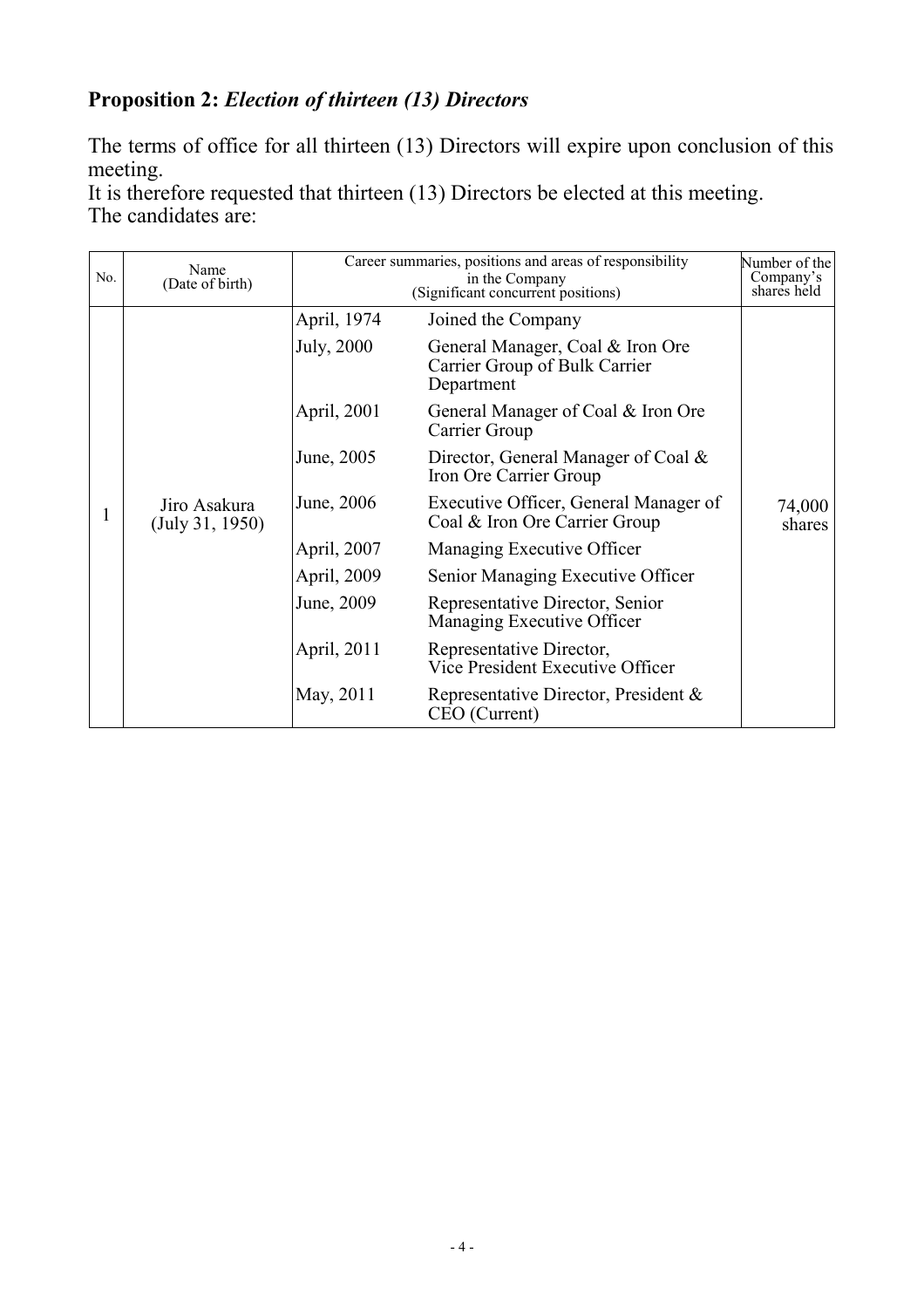| No. | Name<br>(Date of birth)              | Career summaries, positions and areas of responsibility | Number of the<br>Company's<br>shares held                                                                |                  |
|-----|--------------------------------------|---------------------------------------------------------|----------------------------------------------------------------------------------------------------------|------------------|
|     |                                      | April, 1974                                             | Joined the Company                                                                                       |                  |
|     |                                      | July, 2002                                              | General Manager of Containerships<br><b>Business Group</b>                                               |                  |
|     |                                      | July, 2004                                              | General Manger of Corporate Planning<br>Group                                                            |                  |
|     |                                      | June, 2005                                              | Director, General Manager of<br>Corporate Planning Group                                                 |                  |
|     |                                      | June, 2006                                              | Director, Executive Officer                                                                              |                  |
|     |                                      | April, 2007                                             | Director, Managing Executive Officer                                                                     |                  |
|     |                                      | April, 2009                                             | Representative Director, Senior<br>Managing Executive Officer                                            |                  |
| 2   | Takashi Saeki<br>(August 28, 1950)   | April, 2010                                             | Director, Senior Managing Executive<br>Officer and Executive Vice President of<br>"K" LINE AMERICA, INC. | 79,000<br>shares |
|     |                                      | June, 2010                                              | Senior Managing Executive Officer and<br>Executive Vice President of "K" LINE<br>AMERICA, INC.           |                  |
|     |                                      | July, 2010                                              | Senior Managing Executive Officer and<br>President of "K" LINE AMERICA, INC.                             |                  |
|     |                                      | June, 2011                                              | Vice President Executive Officer                                                                         |                  |
|     |                                      |                                                         | Representative Director, Vice President<br><b>Executive Officer (Current)</b>                            |                  |
|     |                                      |                                                         | Assistant to President & CEO                                                                             |                  |
|     |                                      | April, 1975                                             | Joined the Company                                                                                       |                  |
|     | Eizo Murakami<br>(February 23, 1953) | July, 2004                                              | General Manager of Containerships<br><b>Business Group</b>                                               |                  |
|     |                                      | June, 2005                                              | Director, General Manager of<br><b>Containerships Business Group</b>                                     |                  |
|     |                                      | June, 2006                                              | <b>Executive Officer</b>                                                                                 |                  |
| 3   |                                      | April, 2007                                             | Managing Executive Officer                                                                               | 90,000<br>shares |
|     |                                      | April, 2009                                             | Senior Managing Executive Officer                                                                        |                  |
|     |                                      | June, 2009                                              | Representative Director, Senior<br>Managing Executive Officer (Current)                                  |                  |
|     |                                      |                                                         | Control of Containerships Sector, Port<br>Business, Car Carrier Sector, Information<br>System            |                  |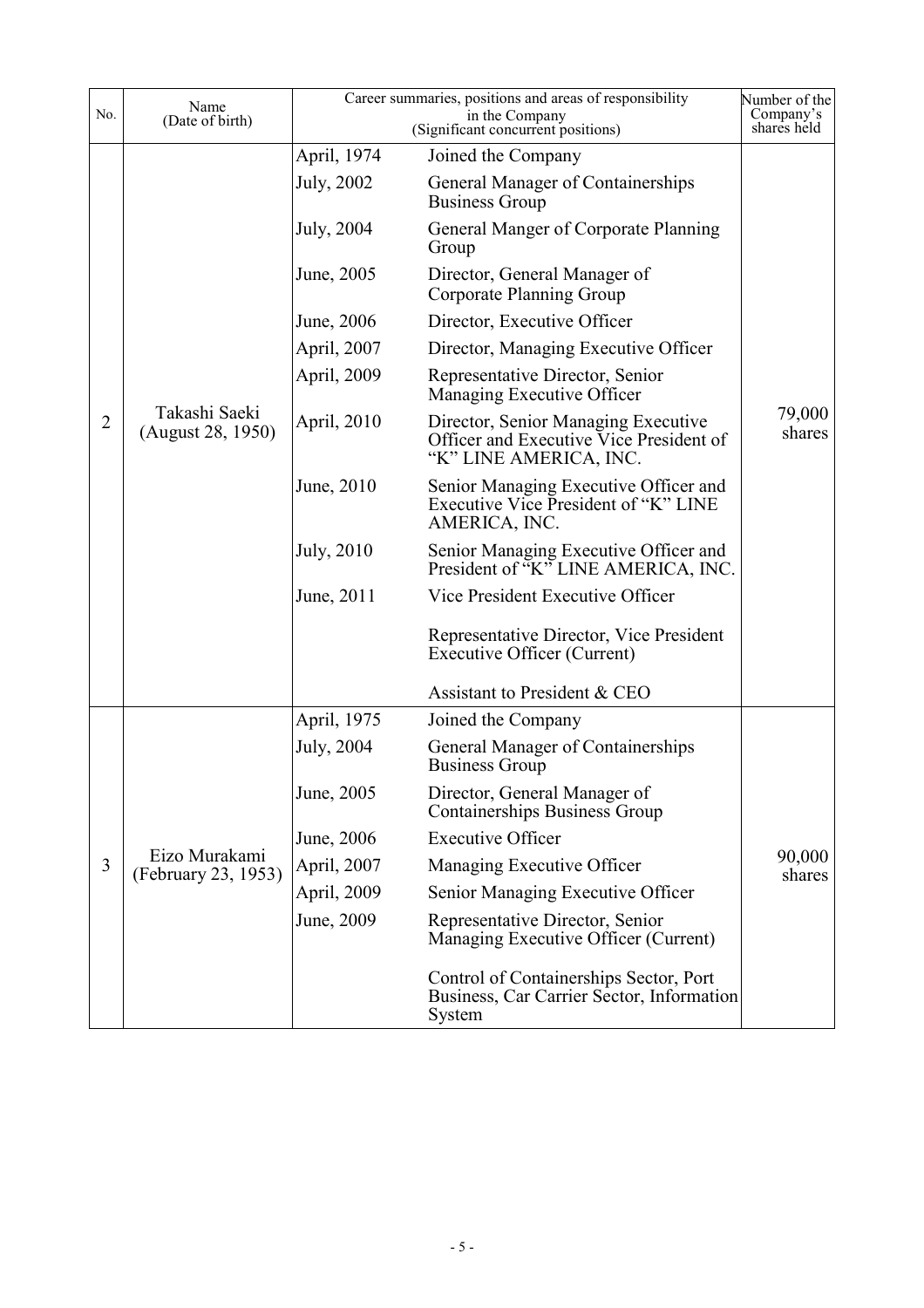| No.            | Name<br>(Date of birth)                |               | Career summaries, positions and areas of responsibility<br>in the Company<br>(Significant concurrent positions) | Number of the<br>Company's<br>shares held |
|----------------|----------------------------------------|---------------|-----------------------------------------------------------------------------------------------------------------|-------------------------------------------|
|                |                                        | April, 1974   | Joined the Company                                                                                              |                                           |
|                |                                        | July, 2001    | General Manager of Finance Group                                                                                |                                           |
|                | Keisuke Yoshida<br>(November 11, 1951) | June, 2006    | Director, Executive Officer                                                                                     |                                           |
| $\overline{4}$ |                                        | April, 2009   | Director, Managing Executive Officer                                                                            | 53,000                                    |
|                |                                        | April, 2010   | Representative Director, Senior<br>Managing Executive Officer (Current)                                         | shares                                    |
|                |                                        |               | Control of IR&PR, Finance, Corporate<br>Planning, Logistics, Business Promotion                                 |                                           |
|                |                                        | April, 1975   | Joined the Company                                                                                              |                                           |
|                |                                        | July, 2001    | General Manager of Accounting Group                                                                             |                                           |
|                |                                        | April, 2007   | Executive Officer, General Manager of<br><b>Accounting Group</b>                                                |                                           |
| 5              | Takashi Torizumi<br>(July 8, 1951)     | June, 2007    | Director, Executive Officer, General<br>Manager of Accounting Group                                             | 97,000                                    |
|                |                                        | April, 2009   | Director, Managing Executive Officer                                                                            | shares                                    |
|                |                                        | April, 2011   | Representative Director, Senior<br>Managing Executive Officer (Current)                                         |                                           |
|                |                                        |               | Control of General Affairs, Legal,<br>Human Resources, Accounting, CSR &<br>Compliance                          |                                           |
|                |                                        | October, 1974 | Joined the Company                                                                                              |                                           |
|                |                                        | October, 1995 | Captain                                                                                                         |                                           |
|                | Masami Sasaki                          | April, 2001   | General Manager of Marine Technical<br>Group                                                                    |                                           |
|                |                                        | January, 2003 | General Manager of Marine Human<br>Resources Group                                                              |                                           |
| 6              |                                        | July, 2004    | General Manager of Marine Safety<br><b>Administration Group</b>                                                 | 49,000                                    |
|                | (April 22, 1951)                       | April, 2007   | <b>Executive Officer</b>                                                                                        | shares                                    |
|                |                                        | April, 2009   | Managing Executive Officer                                                                                      |                                           |
|                |                                        | June, 2009    | Director, Managing Executive Officer                                                                            |                                           |
|                |                                        | April, 2012   | Director, Senior Managing Executive<br>Officer (Current)                                                        |                                           |
|                |                                        |               | Control of Marine Sector, Technical,<br><b>Environment, Fuel Cost Control</b>                                   |                                           |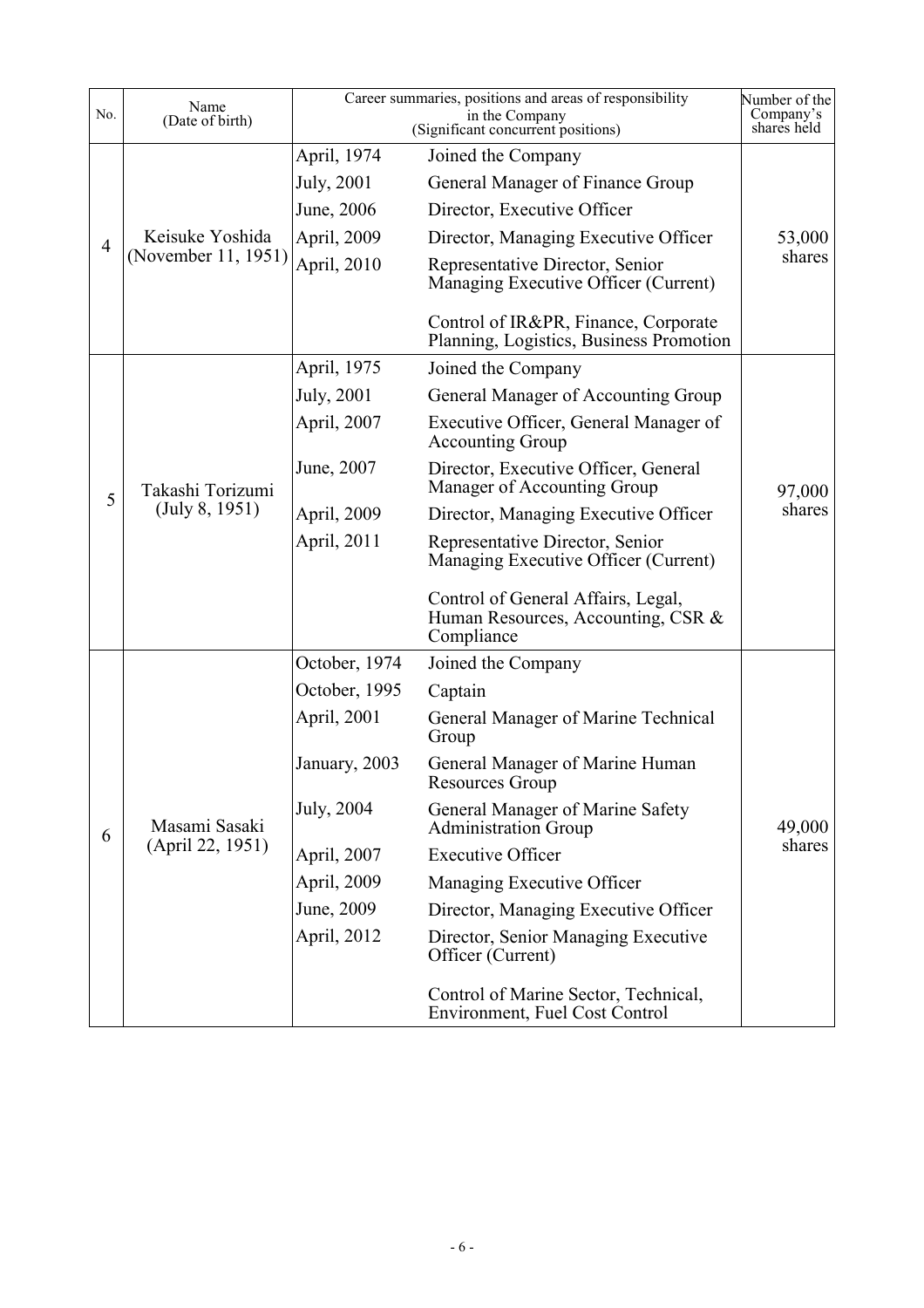| No. | Name<br>(Date of birth)                  |                            | Career summaries, positions and areas of responsibility<br>in the Company<br>(Significant concurrent positions)    | Number of the<br>Company's<br>shares held |
|-----|------------------------------------------|----------------------------|--------------------------------------------------------------------------------------------------------------------|-------------------------------------------|
|     | Toshiyuki Suzuki<br>(February 22, 1959)  | April, 1981<br>April, 2006 | Joined the Company<br>General Manager of Containerships                                                            |                                           |
|     |                                          |                            | <b>Business Group</b>                                                                                              |                                           |
|     |                                          | April, 2008                | <b>Executive Officer</b>                                                                                           |                                           |
| 7   |                                          | April, 2011                | Managing Executive Officer<br>Director, "K" LINE PTE LTD (Current)                                                 | 69,000<br>shares                          |
|     |                                          | June, 2011                 | Director, Managing Executive Officer<br>(Current)                                                                  |                                           |
|     |                                          |                            | In charge of Legal, IR & PR, Corporate<br>Planning, Research, Logistics, Business<br>Promotion, Information System |                                           |
|     |                                          | April, 1982                | Joined the Company                                                                                                 |                                           |
|     |                                          | April, 2009                | General Manager of Ship Planning Group                                                                             |                                           |
|     | Shunichi Arisaka<br>(September 24, 1958) | January, 2010              | General Manager of Technical Group                                                                                 |                                           |
|     |                                          | April, 2012                | Executive Officer, General Manager of<br><b>Environment Management Division</b>                                    |                                           |
| 8   |                                          | June, 2012                 | Director, Executive Officer, General<br>Manager of Environment Management<br>Division                              | 16,000<br>shares                          |
|     |                                          | April, 2013                | Director, Managing Executive Officer<br>(Current)                                                                  |                                           |
|     |                                          |                            | In charge of Technical, Environment,<br>assistance to Fuel Cost Control                                            |                                           |
|     |                                          | April, 1981                | Joined the Company                                                                                                 |                                           |
|     |                                          | June, 2006                 | General Manger of Corporate Planning<br>Group                                                                      |                                           |
|     |                                          | April, 2009                | <b>Executive Officer</b>                                                                                           |                                           |
|     |                                          | June, 2009                 | Director, Executive Officer                                                                                        |                                           |
| 9   | Tsuyoshi Yamauchi *<br>(August 15, 1957) | April, 2011                | Director                                                                                                           | 15,000<br>shares                          |
|     |                                          |                            | Managing Director, TAIYO NIPPON<br>KISEN CO., LTD.                                                                 |                                           |
|     |                                          | April, 2013                | Managing Executive Officer (Current)                                                                               |                                           |
|     |                                          |                            | In charge of General Affairs, Finance,<br>CSR & Compliance                                                         |                                           |

(\* symbol denotes new candidate for director.)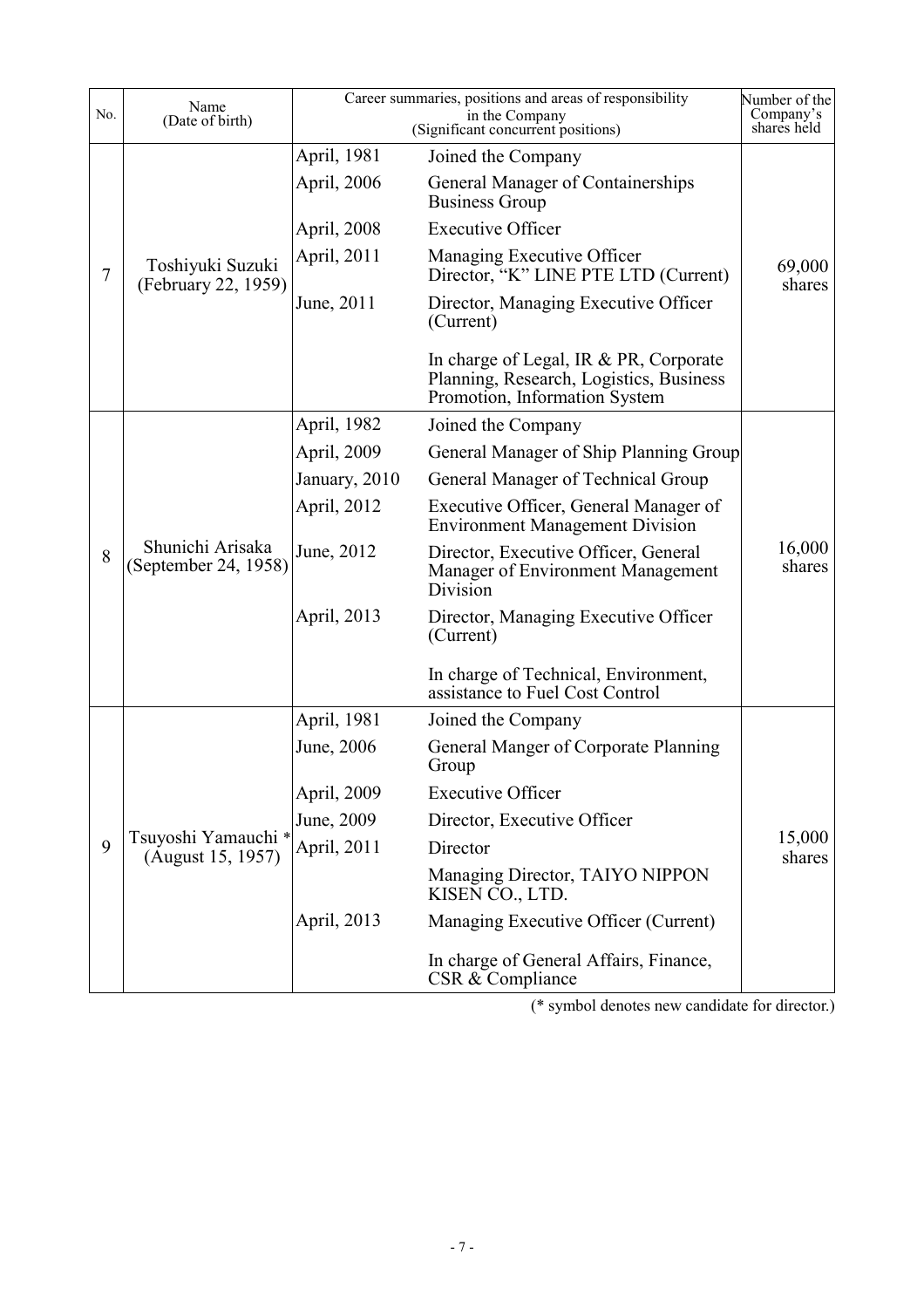| No. | Name<br>(Date of birth)                | Career summaries, positions and areas of responsibility<br>in the Company<br>(Significant concurrent positions) |                                                                                                            | Number of the<br>Company's<br>shares held |
|-----|----------------------------------------|-----------------------------------------------------------------------------------------------------------------|------------------------------------------------------------------------------------------------------------|-------------------------------------------|
|     | Yukio Toriyama<br>(November 10, 1959)  | April, 1983                                                                                                     | Joined the Company                                                                                         |                                           |
|     |                                        | April, 2010                                                                                                     | General Manager of Port Business Group                                                                     |                                           |
|     |                                        | April, 2011                                                                                                     | Executive Officer, General Manager of<br><b>Accounting Group</b>                                           | 35,000<br>shares                          |
| 10  |                                        | June, 2011                                                                                                      | Director, Executive Officer, General<br>Manager of Accounting Group                                        |                                           |
|     |                                        | April, 2012                                                                                                     | Director, Executive Officer (Current)<br>In charge of Accounting, assistance to<br>Finance, Internal Audit |                                           |
| 11  | Yutaka Nakagawa *<br>(January 9, 1960) | April, 1982                                                                                                     | Joined the Company                                                                                         |                                           |
|     |                                        | July, 2005                                                                                                      | General Manager of Human Resources<br>Group                                                                |                                           |
|     |                                        | April, 2011                                                                                                     | President, KAWASAKI (AUSTRALIA)<br>PTY. LTD.                                                               | 3,000<br>shares                           |
|     |                                        | April, 2013                                                                                                     | Executive Officer (Current)                                                                                |                                           |
|     |                                        |                                                                                                                 | In charge of Human Resources, assistance<br>to Business Promotion                                          |                                           |

(\* symbol denotes new candidate for director.)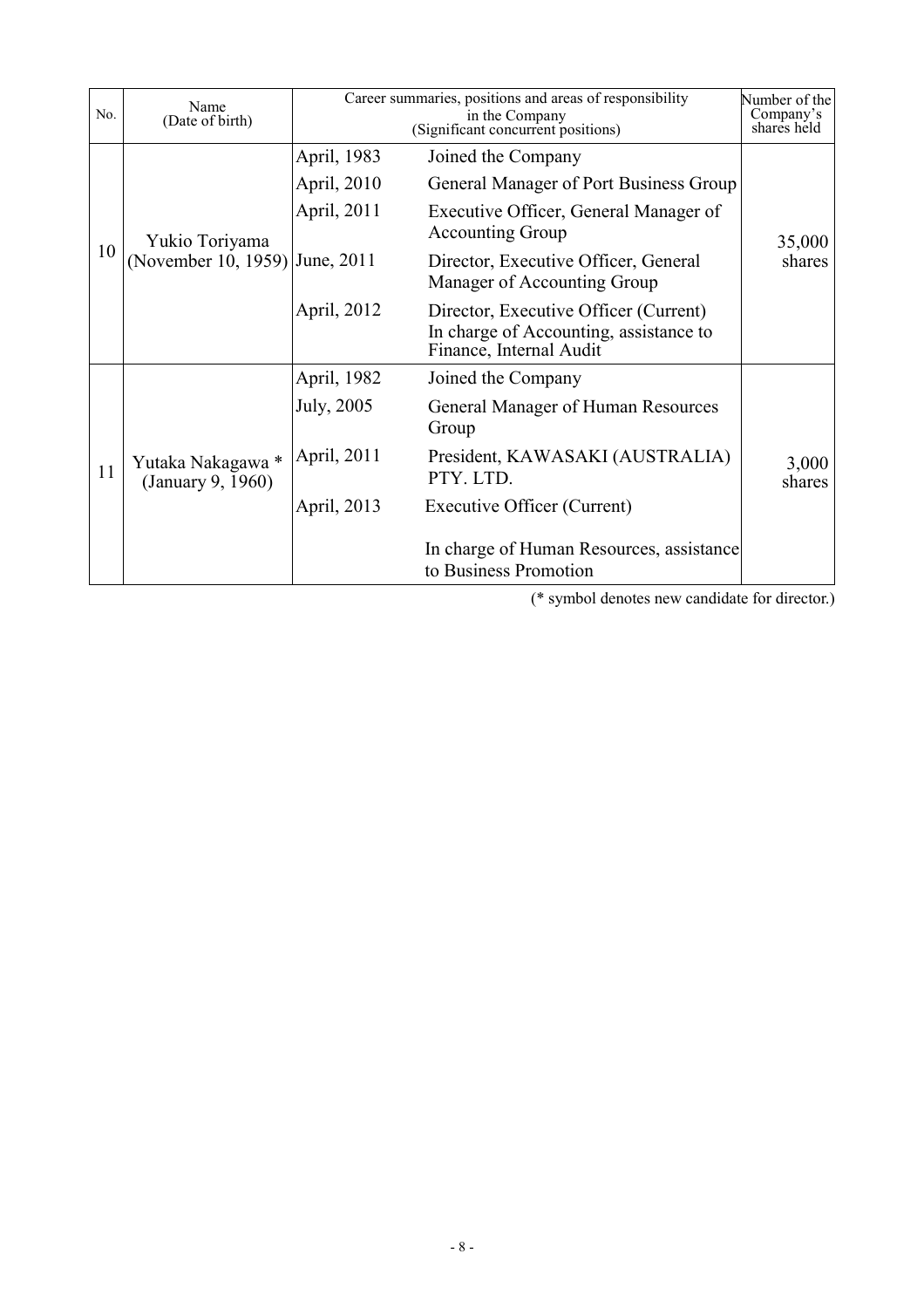| No. | Name<br>(Date of birth) | Career summaries, positions and areas of responsibility<br>in the Company<br>(Significant concurrent positions) |                                                                                                                              | Number of the<br>Company's<br>shares held |
|-----|-------------------------|-----------------------------------------------------------------------------------------------------------------|------------------------------------------------------------------------------------------------------------------------------|-------------------------------------------|
|     |                         | April, 1969                                                                                                     | Joined Ministry of Foreign Affairs of<br>Japan (MOFA)                                                                        |                                           |
|     |                         | <b>August, 1986</b>                                                                                             | Director of Second International<br>Organization Division, Economic Affairs<br>Bureau, MOFA                                  |                                           |
|     |                         |                                                                                                                 | November, 1987 Director of Second North America<br>Division, North American Affairs<br>Bureau, MOFA                          |                                           |
|     |                         |                                                                                                                 | September, 1990 Senior Research Fellow of International<br><b>Institute for Strategic Studies</b>                            |                                           |
|     |                         |                                                                                                                 | September, 1991 Permanent Mission of Japan to the UN<br>and Other International Organizations in<br>Geneva                   |                                           |
|     |                         | April, 1994                                                                                                     | Director of Management and<br>Coordination Division, Minister's<br>Secretariat, MOFA                                         |                                           |
|     |                         | July, 1996                                                                                                      | <b>Assistant Vice-Minister, MOFA</b>                                                                                         |                                           |
|     |                         | <b>August, 1997</b>                                                                                             | Deputy Director-General of the Asia<br>Pacific Bureau, MOFA                                                                  |                                           |
| 12  | Mitoji Yabunaka         | October, 1998                                                                                                   | Consul General of Japan at Chicago                                                                                           | 4,000                                     |
|     | (January 23, 1948)      |                                                                                                                 | December, 2002 Director-General of Asian and Oceanian<br>Affairs Bureau, MOFA                                                | shares                                    |
|     |                         | January, 2005                                                                                                   | Deputy Minister for Foreign Affairs,<br>MOFA (Economic Affairs)                                                              |                                           |
|     |                         | January, 2007                                                                                                   | Deputy Minister for Foreign Affairs,<br><b>MOFA</b> (Political Affairs)                                                      |                                           |
|     |                         | January, 2008                                                                                                   | Vice-Minister for Foreign Affairs,<br><b>MOFA</b>                                                                            |                                           |
|     |                         | August, 2010                                                                                                    | Adviser to MOFA (Current)                                                                                                    |                                           |
|     |                         | October, 2010                                                                                                   | Adviser to Nomura Research Institute,<br>Ltd. (Current)<br>Special Visiting Professor of<br>Ritsumeikan University (Current) |                                           |
|     |                         | June, 2011                                                                                                      | Outside Director of the Company<br>(Current)                                                                                 |                                           |
|     |                         | April, 2012                                                                                                     | Specially Appointed Professor, Osaka<br>University (Current)                                                                 |                                           |
|     |                         | June, 2012                                                                                                      | <b>Outside Director of Mitsubishi Electric</b><br>Corporation (Current)                                                      |                                           |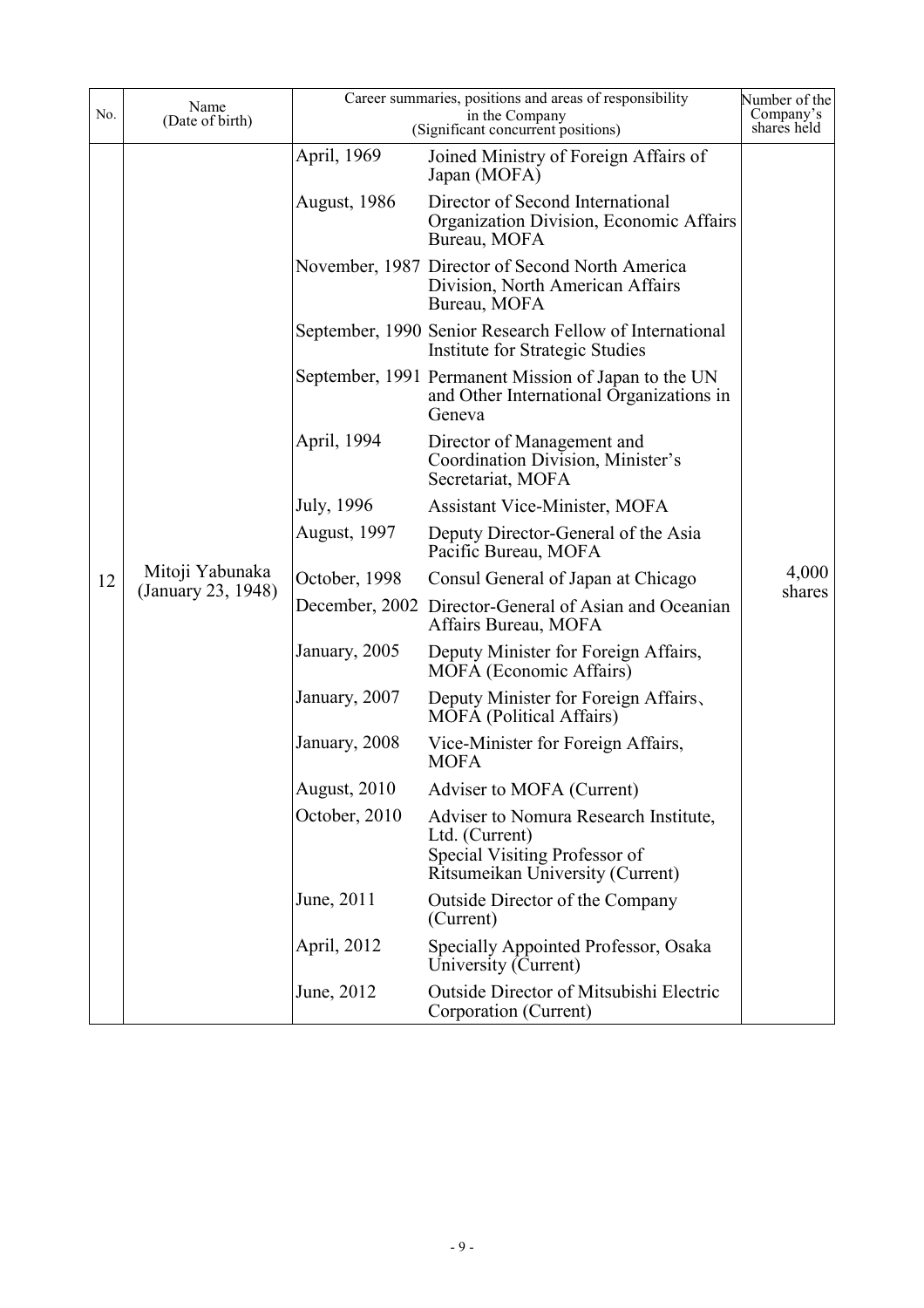| No. | Name<br>(Date of birth) | Career summaries, positions and areas of responsibility<br>in the Company<br>(Significant concurrent positions) |                                                                                                                       | Number of the<br>Company's<br>shares held |
|-----|-------------------------|-----------------------------------------------------------------------------------------------------------------|-----------------------------------------------------------------------------------------------------------------------|-------------------------------------------|
|     |                         | April, 1964                                                                                                     | Joined the Bank of Japan (BOJ)                                                                                        |                                           |
|     |                         | February, 1992                                                                                                  | General Manager, Nagoya Branch, BOJ                                                                                   |                                           |
|     |                         | March, 1994                                                                                                     | Director-General, Operations<br>Department, BOJ                                                                       |                                           |
|     |                         | February, 1996                                                                                                  | Executive Director, General Manager of<br>Osaka Branch, BOJ                                                           |                                           |
|     |                         |                                                                                                                 | September, 1998 Adviser, NTT System Technologies, Inc.                                                                |                                           |
|     |                         |                                                                                                                 | December, 1998 Special Adviser, The Boston Consulting<br>Group                                                        |                                           |
|     |                         |                                                                                                                 | November, 1999 Director and Chairman, NTT System<br>Technologies, Inc.                                                |                                           |
|     |                         | May, 2001                                                                                                       | Adviser, Nagoya Railroad Co., Ltd.                                                                                    |                                           |
|     |                         | June, 2001                                                                                                      | Senior Managing Director, Division<br>Director, Railroad Operations HQ,<br>Nagoya Railroad Co., Ltd.                  | $\overline{0}$                            |
|     |                         | June, 2002                                                                                                      | Director and Vice President, Nagoya<br>Railroad Co., Ltd.                                                             |                                           |
|     | Eiichiro Kinoshita      | June, 2004                                                                                                      | <b>Outside Corporate Auditor, Meitetsu</b><br>Transport Co., Ltd.                                                     |                                           |
| 13  | (August 30, 1941)       | June, 2005                                                                                                      | <b>Outside Corporate Auditor, YAHAGI</b><br>CONSTRUCTION CO., LTD.                                                    | shares                                    |
|     |                         | October, 2005                                                                                                   | Director and President, Nagoya Railroad<br>Co., Ltd.                                                                  |                                           |
|     |                         | June, 2008                                                                                                      | Director, Meitetsu Transport Co., Ltd.<br><b>Outside Director, CHUBU-NIPPON</b><br>BROADCASTING CO., LTD.             |                                           |
|     |                         | June, 2009                                                                                                      | Director and Chairman, Nagoya Railroad<br>Co., Ltd.<br>Outside Director, YAHAGI<br>CONSTRUCTION CO., LTD.             |                                           |
|     |                         | June, 2010                                                                                                      | Outside Corporate Auditor, Tokai Tokyo<br>Financial Holdings, Inc. (Current)                                          |                                           |
|     |                         | June, 2011                                                                                                      | Supervisory Committee member, The<br>Norinchukin Bank (Current)<br>Director and Adviser, Nagoya Railroad<br>Co., Ltd. |                                           |
|     |                         | June, 2012                                                                                                      | Outside Director of the Company<br>(Current)<br>Adviser, Nagoya Railroad Co., Ltd.<br>(Current)                       |                                           |

Notes: 1) Mr. Eiichiro Kinoshita, a candidate for Outside Director, is also a member of the Supervisory Committee of The Norinchukin Bank and the Company has loans from the said bank. However, the Supervisory Committee has taken no part in credit decisions. Therefore the Company judges that he is fully independent of the Company and there is no possibility that conflict of interest may occur between him and general shareholders. No special interests exist between the Company and any of the other above candidates for Directors.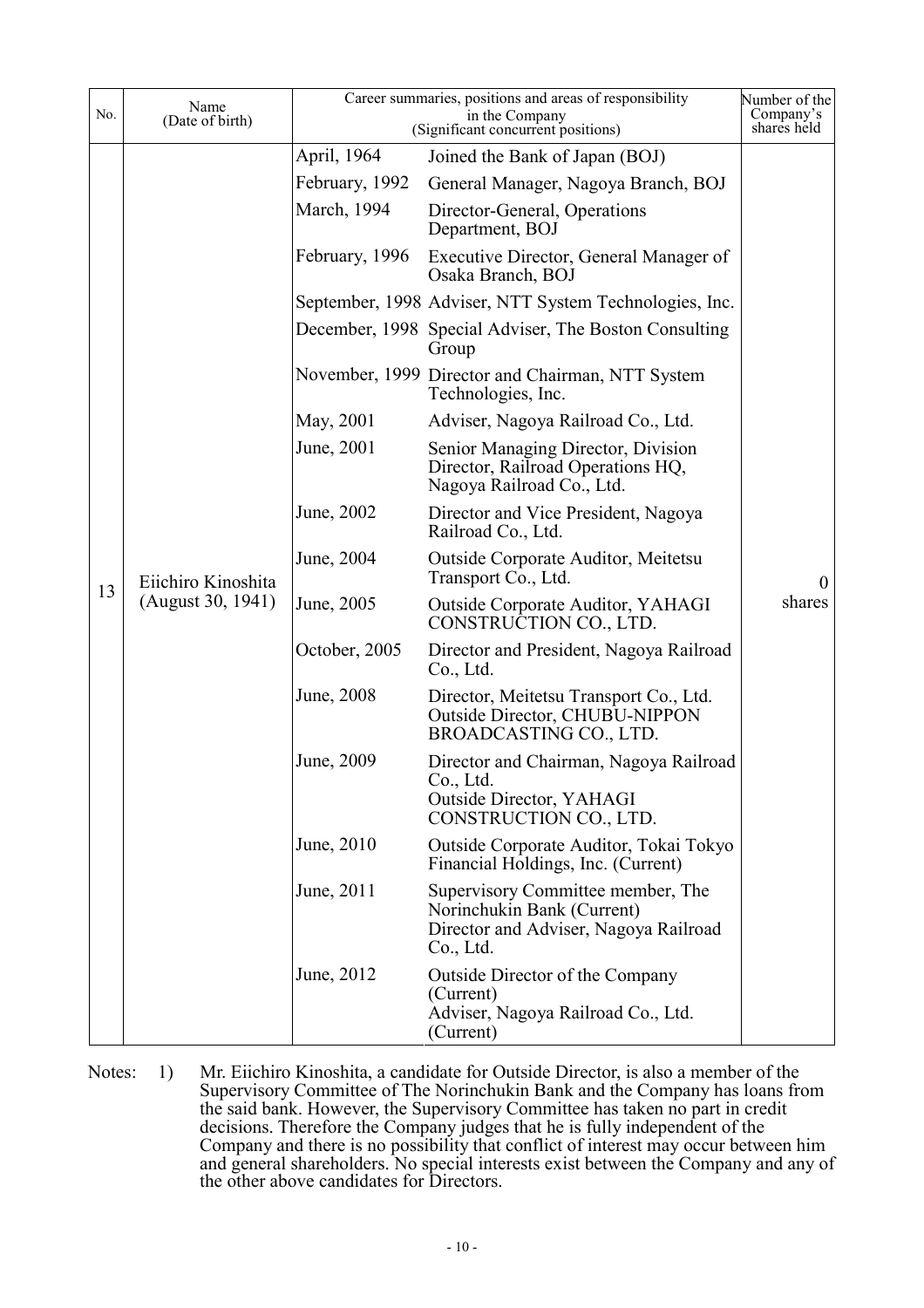- 2) Mr. Mitoji Yabunaka and Mr. Eiichiro Kinoshita are candidates for Outside Directors. The Company has notified the stock exchanges where its stock is listed that Mr. Mitoji Yabunaka and Mr. Eiichiro Kinoshita are appointed as independent directors pursuant to their regulations.
- 3) The Company proposes the election of the candidate for Outside Director, Mr. Mitoji Yabunaka, so that the abundant international experience and knowledge he has accumulated over his many years as a diplomat may be utilized in the management of the Company, even though he has not been directly involved in company management apart from being an Outside Director. Similarly, the Company proposes the election of the candidate for Outside Director, Mr. Eiichiro Kinoshita, so that his abundant financial knowledge based on his many years at financial institutions, along with his experience and wide-ranging knowledge and insight as a corporate manager over many years, may be utilized in the management of the Company.
- 4) Mr. Mitoji Yabunaka and Mr. Eiichiro Kinoshita currently serve as Outside Directors, and their terms of service as Outside Directors will be two (2) years and one (1) year, respectively, upon the conclusion of this General Meeting of Shareholders.
- 5) The Company has concluded a liability limitation contract with Mr. Mitoji Yabunaka and Mr. Eiichiro Kinoshita pursuant to Article 427, Paragraph 1 of the Companies Act. If the proposal is accepted, the Company intends to extend the contract with them. An overview of the contract is as follows. Pursuant to the provisions of Article 427, Paragraph 1 of the Companies Act, when acting in good faith and in the absence of any serious negligence, Outside Director may bear liability of 10,000,000 yen or the minimum liability amount stipulated in Article 425, Paragraph 1 of the Companies Act, whichever is higher, for the liabilities stipulated in Article 423, Paragraph 1 of the Companies Act.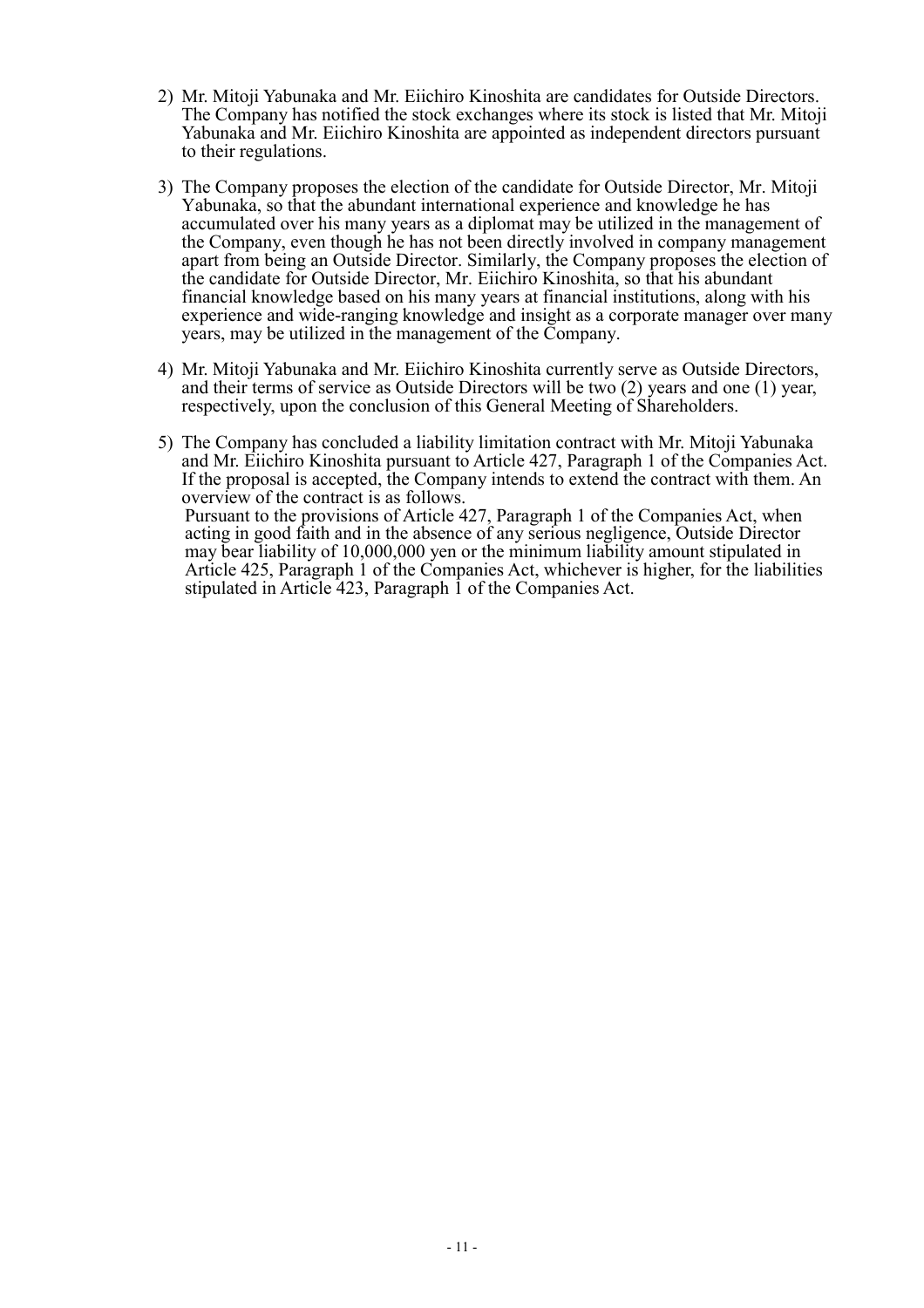# **Proposition 3:** *Election of one (1) Corporate Auditor*

The terms of office for Corporate Auditors Tetsuo Shiota and Jiro Noguchi will expire upon conclusion of this meeting.

It is therefore requested that one (1) Corporate Auditor be elected at this meeting.

The Board of Corporate Auditors has already given its prior consent to the submission of this proposition.

The candidate is:

| Name<br>(Date of birth) | Career summaries and positions in the Company<br>(Significant concurrent positions) |                                                                                                                                             | Number of the<br>Company's<br>shares held |
|-------------------------|-------------------------------------------------------------------------------------|---------------------------------------------------------------------------------------------------------------------------------------------|-------------------------------------------|
|                         | April, 1970                                                                         | Joined Kawasaki Heavy Industries, Ltd.                                                                                                      |                                           |
|                         | June, 1994                                                                          | General Manager, General<br>Administration Department, Planning $\&$<br>Control Office, Aerospace Group,<br>Kawasaki Heavy Industries, Ltd. |                                           |
|                         | April, 1998                                                                         | General Manager, Planning Department,<br>Planning & Control Office, Aerospace<br>Group, Kawasaki Heavy Industries, Ltd.                     |                                           |
| Jiro Noguchi            | January, 2000                                                                       | Commissioner, Kawasaki Heavy<br>Industries, Ltd.                                                                                            | 32,000<br>shares                          |
| (June 19, 1944)         | April, 2002                                                                         | Executive Officer, Kawasaki Heavy<br>Industries, Ltd.                                                                                       |                                           |
|                         | June, 2005                                                                          | Senior Vice President, Kawasaki Heavy<br>Industries, Ltd.                                                                                   |                                           |
|                         | April, 2008                                                                         | Director, Kawasaki Heavy Industries,<br>Ltd.                                                                                                |                                           |
|                         | June, 2008                                                                          | Adviser, Kawasaki Heavy Industries,<br>Ltd.                                                                                                 |                                           |
|                         | June, 2009                                                                          | Outside Corporate Auditor of the<br>Company (Current)                                                                                       |                                           |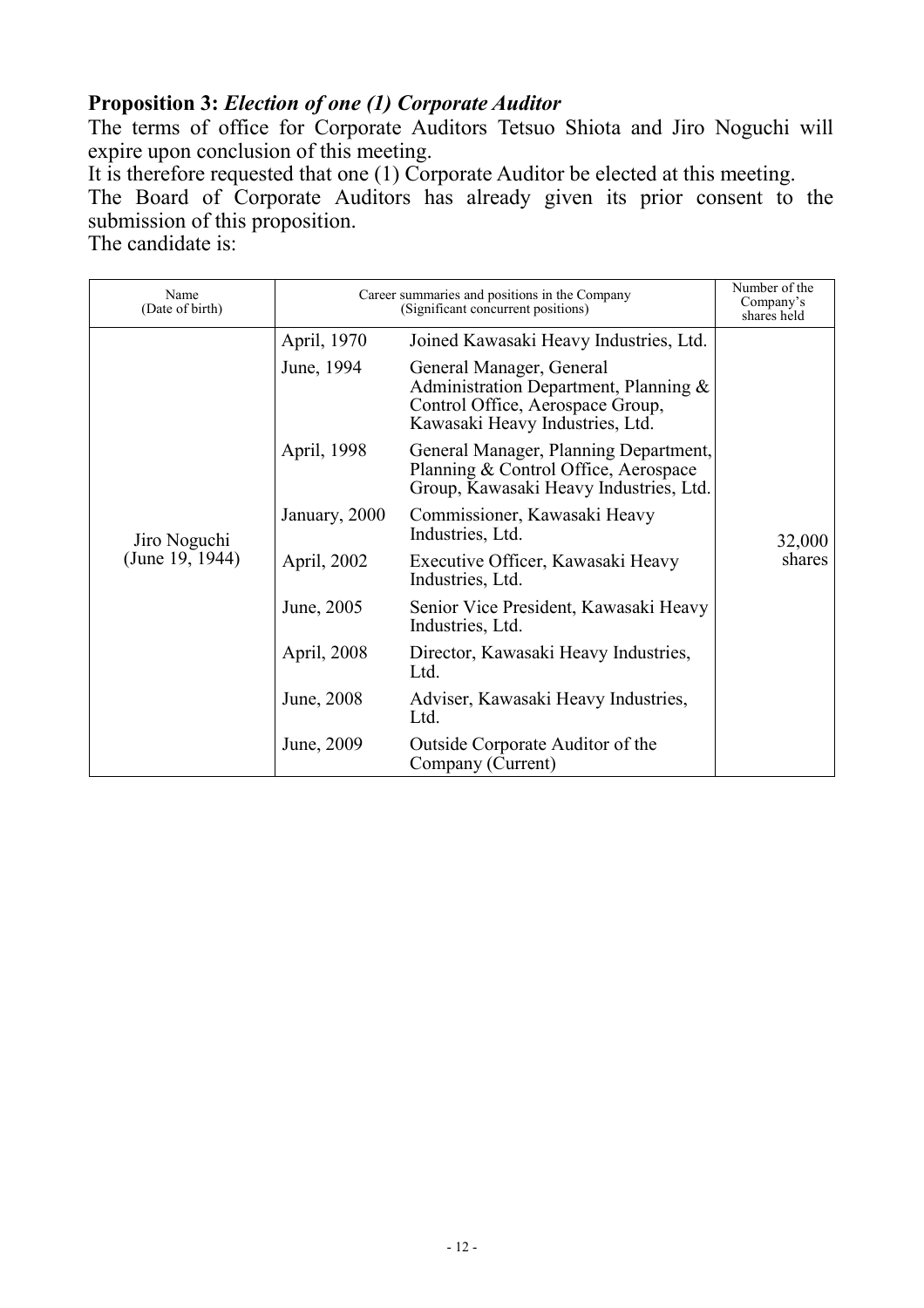- Notes: 1) Mr. Jiro Noguchi is a candidate for Outside Corporate Auditor.
	- 2) The Company proposes the election of candidate for Outside Corporate Auditor, Mr. Jiro Noguchi, so that his abundant knowledge and considerable experience from many years of corporate management can be utilized to conduct effective audits of the management of the Company from an objective, external perspective.
	- 3) Mr. Jiro Noguchi currently serves as Outside Corporate Auditor, and his term of service as an Outside Corporate Auditor will be four (4) years upon the conclusion of this General Meeting of Shareholders.
	- 4) The Company has concluded a liability limitation contract with Mr. Jiro Noguchi pursuant to Article 427, Paragraph 1 of the Companies Act. If the proposal is accepted, the Company intends to extend the contract with him. An overview of the contract is as follows. Pursuant to the provisions of Article 427, Paragraph 1 of the Companies Act, when acting in good faith and in the absence of any serious negligence, Outside Corporate Auditor may bear liability of 10,000,000 yen or the minimum liability amount
	- stipulated in Article 425, Paragraph 1 of the Companies Act, whichever is higher, for the liabilities stipulated in Article 423, Paragraph 1 of the Companies Act. 5) Former Managing Director of the Company, Mr. Michio Oka is serving as Outside
	- Corporate Auditor of Kawasaki Heavy Industries Ltd., where Mr. Jiro Noguchi previously served. The said company holds 0.31% of the total issued shares of the Company and 3.19% of the voting rights of the shares issued by the Company that are held by Trust & Custody Services Bank, Ltd. (Kawasaki Heavy Industries, Ltd. retirement benefit trust account re-entrusted by Mizuho Trust & Banking Co., Ltd.). The Company holds 1.03% of the total issued shares of the said company. Business transactions take place between the Company and the said company but the aggregate value of such transactions is less than 1% of consolidated net sales of the Company.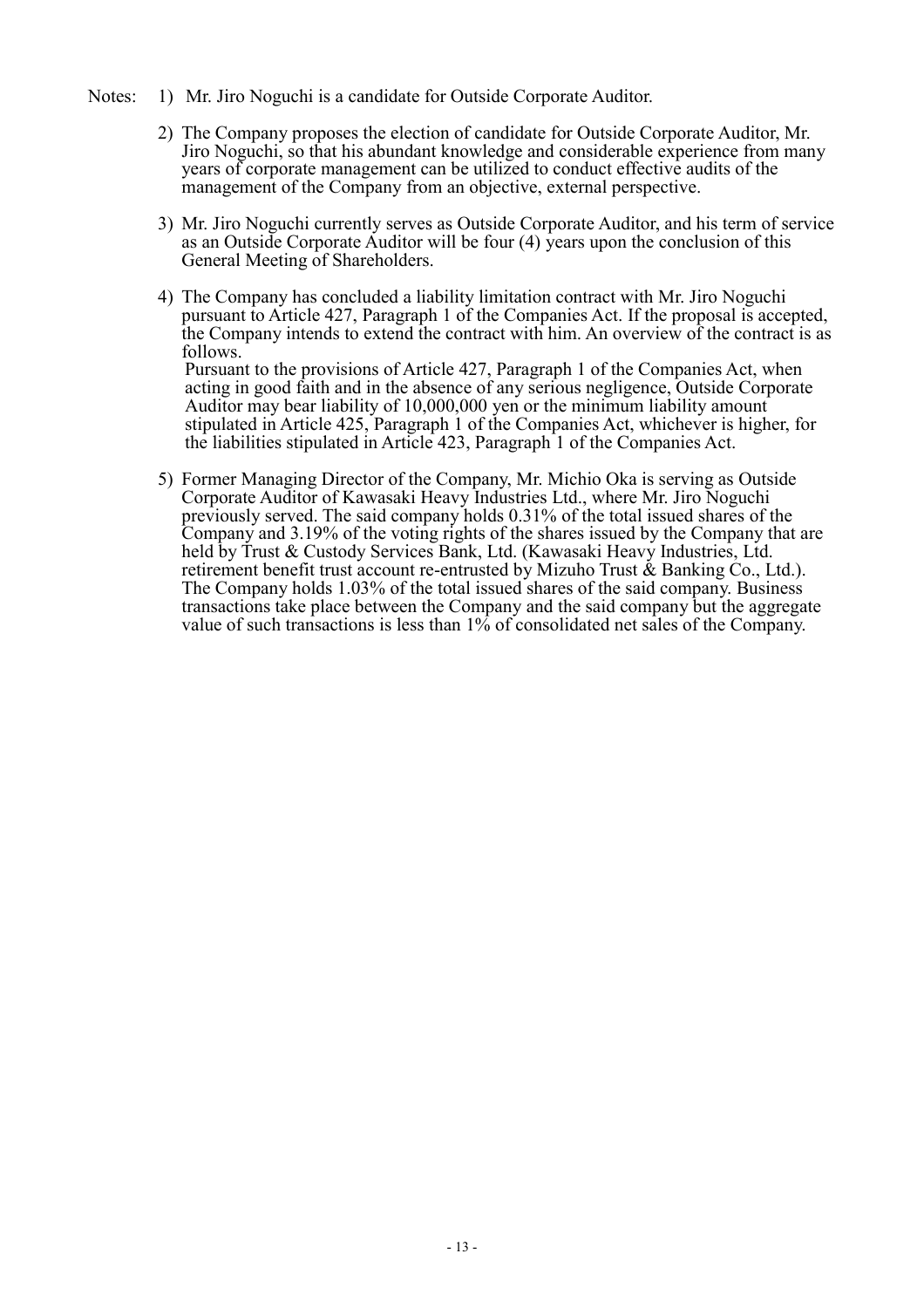# **Guidance for Exercise of Voting Rights**

Please exercise your voting rights after reviewing the Reference Materials for the General Meeting of Shareholders listed on pages 3 to 13.

You may exercise your voting rights by one of the following three methods.

### **1. By attending the shareholders' meeting**

Please submit the enclosed Voting Rights Exercise Form to the reception at the meeting venue.

Please also bring this Notice of the 145th Ordinary General Meeting of Shareholders with you to the meeting.

# **2. By submitting Voting Rights Exercise Form by postal mail**

Please indicate your approval or disapproval of each of the Propositions on the enclosed Voting Rights Exercise Form and send it by postal mail to arrive at the Company no later than 5:00 p.m., Monday, June 24, 2013 (Japan Standard Time).

### **3. By exercising voting rights via the Internet**

Please access the dedicated website for exercising voting rights (http://www.web54.net) and enter your vote for each Proposition by 5:00 p.m., Monday, June 24, 2013 (Japan Standard Time). Please see pages 15 to 16 for details.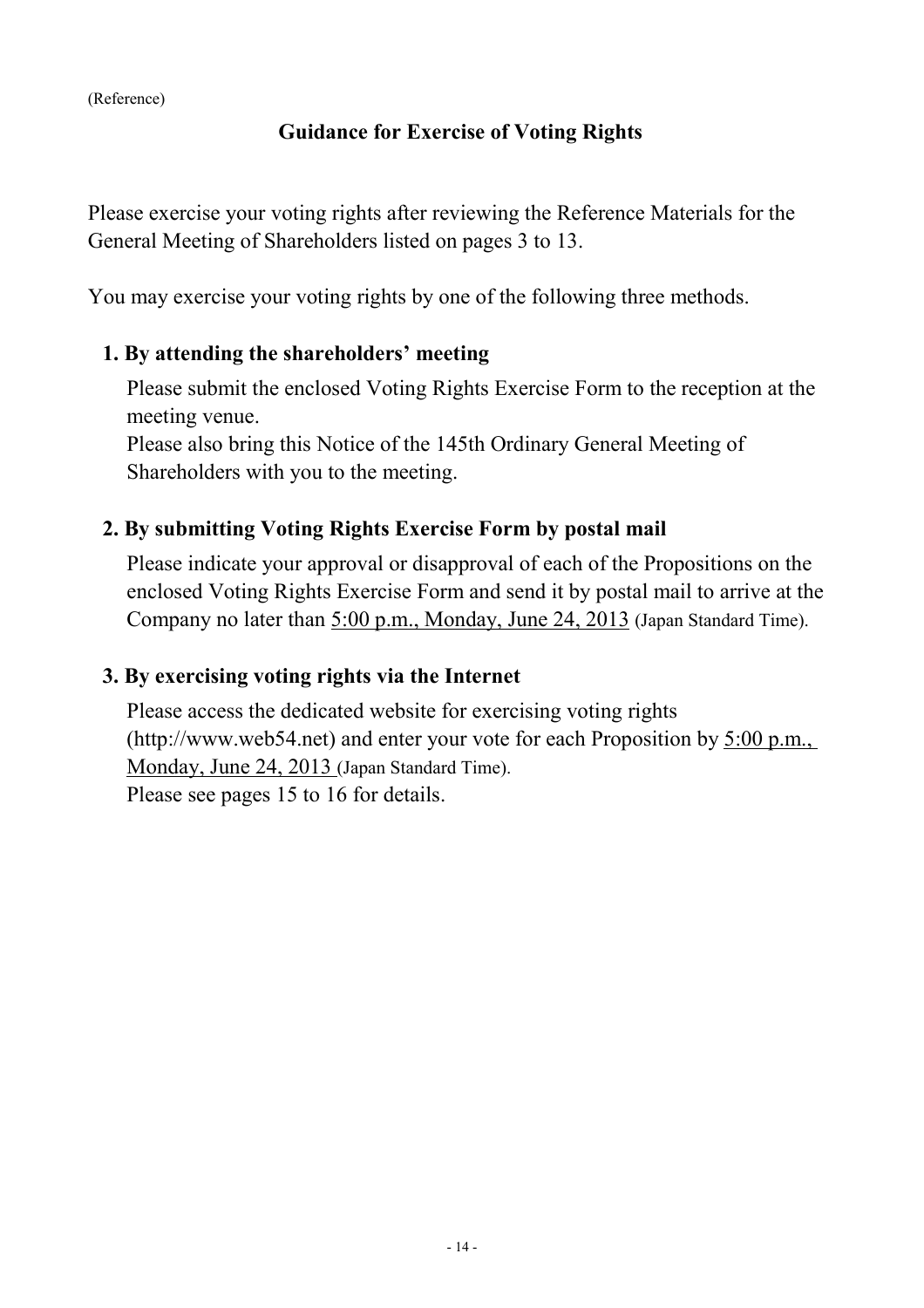#### **Exercise of Voting Rights via the Internet**

Please carefully read and understand the following matters before you exercise your voting rights via the Internet.

1. Website for voting

You can exercise your voting rights via the Internet by accessing the dedicated website (http://www.web54.net).

- 2. Handling of votes
	- (1) You need the "Voting Code" and the "Password" printed on the enclosed Voting Rights Exercise Form. Enter your vote of "for" or "against" by following the instructions on the screen.
	- (2) The deadline for voting is 5:00 p.m., Monday, June 24, 2013 (Japan Standard Time). An early exercise of your vote would be very much appreciated.
	- (3) If you exercise your voting rights multiple times, the one that reaches us last will be recorded as the effective vote. If both votes via the Internet and by postal mail arrive on the same day, the one exercised via the Internet will be recorded as the effective vote.
	- (4) You shall bear connection fees payable to the providers and communication expenses payable to telecommunication carriers (including dialup connection charges) to exercise your voting rights via the Internet.
- 3. Handling of "Password" and "Voting Code"
	- (1) The password is a means to verify identity of a person who exercises voting rights as the shareholder in question. Be sure to keep the password safely.
	- (2) If you repeatedly enter a wrong password for a certain number of times, access will be blocked and disabled. If you wish to have a password reissued, please follow the instructions on the screen for the necessary procedures.
	- (3) The "Voting Code" printed on the enclosed Voting Rights Exercise Form is valid only for the 145th Ordinary General Meeting of Shareholders.
- 4. System requirements

To exercise your voting rights via the Internet, you need the following systems environment:

- (1) The resolution of your monitor screen should be at least 800 x 600 (SVGA).
- $(2)$  The following applications must be available:
	- a. For web browser: Microsoft® Internet Explorer Ver. 5.01 SP2 (or higher)
	- b. For PDF file browser: Adobe® Acrobat® Reader<sup>TM</sup> Ver. 4.0 (or higher); Adobe® Reader® Ver.6.0 (or higher)
		- \* Internet Explorer, Adobe® Acrobat® Reader<sup>TM</sup>, and Adobe® Reader® are the registered trademarks or trademarks, or product names of Microsoft Corporation and Adobe Systems Incorporated, respectively, used in the United States and other countries.
		- \* These software programs are distributed free of charge from the respective companies' websites.
- (3) If your browser, add-in tools or such like have a pop-up blocker function, it must be deactivated (or temporarily deactivated), and the setting for privacy protection must also allow use of cookies on this site.
- (4) If you have any problem with connecting to the site above, it may be caused by the setting of your firewall proxy server, security software or other items. Please check your software settings.
- 5. Other inquiries
	- a. Shareholders who have an account at a security firm Contact the security firm where you have an account.
	- b. Shareholders who do not have an account at a security firm (shareholders who have a separate account)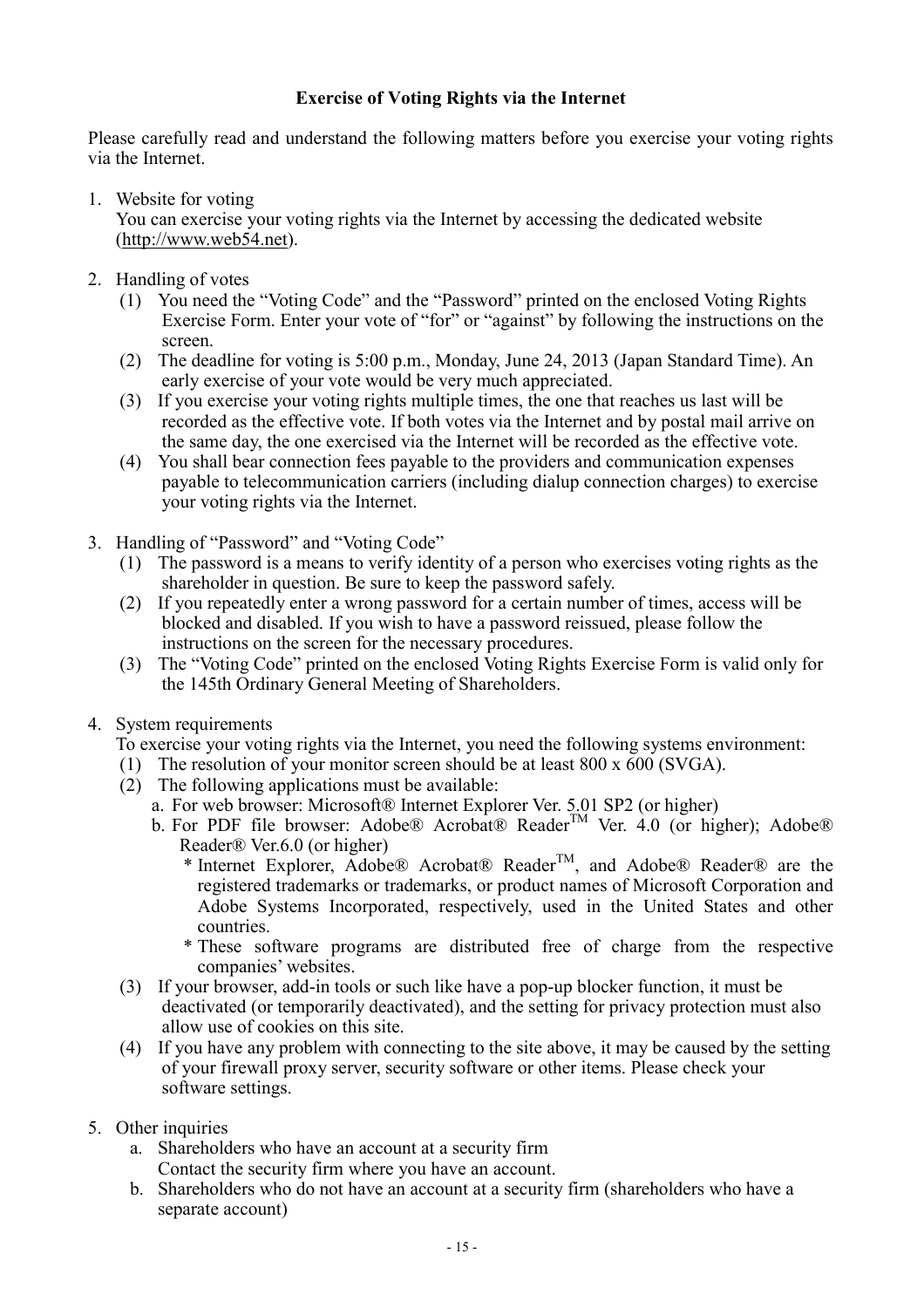Securities Agency Business Center, Sumitomo Mitsui Trust Bank, Limited [Telephone number within Japan] 0120-782-031 (Business hours: 9:00 – 17:00 except Saturdays, Sundays and official holidays, Japan Standard Time)

If you have any technical inquiries regarding the operation of a personal computer, etc. for voting on this site, contact the following:

Dedicated phone line for Securities Agency Web Support, Sumitomo Mitsui Trust Bank, Limited

[Telephone number within Japan] 0120-652-031 (Toll free) (Business hours: 9:00 – 21:00, Japan Standard Time)

\* Institutional investors may also use the "Electronic Voting Rights Exercise Platform" operated by ICJ to electronically exercise the voting rights for this General Meeting of Shareholders.